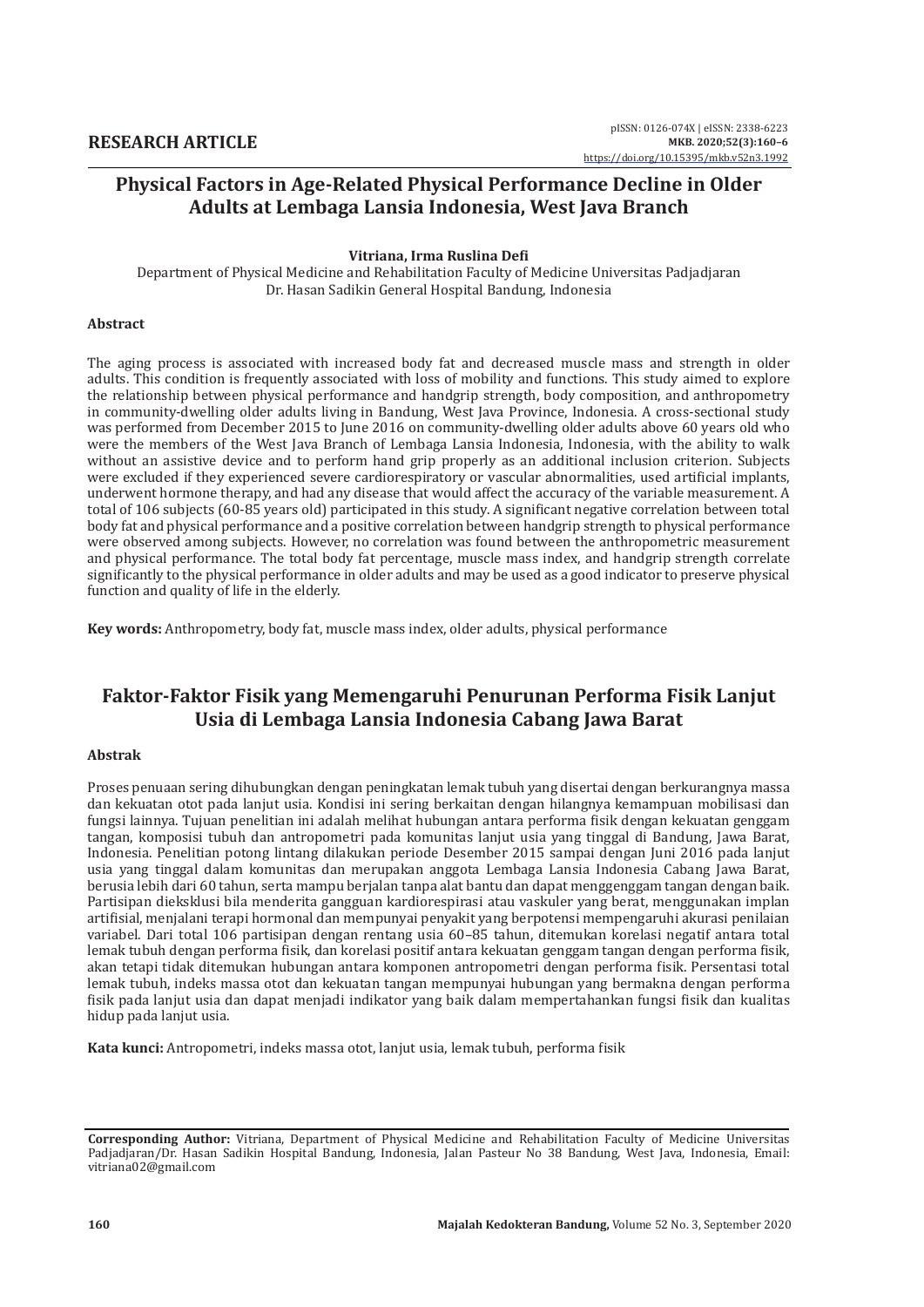### **Introduction**

Physical functioning is considered to be the main determinant of quality of life and is essential to maintain independence and daily tasks among the elderly. One key component in healthy aging is maintaining an adequate physical performance level, which can be measured by assessing the average walking speed of older adults. Walking speed is a simple physical performance measurement that can be a "vital sign" to assess the elderly health risks and needs in a clinical setting.<sup>1</sup> Various detrimental conditions, including poor general health, mobility impairment, impaired physical and cognitive performance, accidents, aging, lack of freedom, and death, are linked with slow walking speed.<sup>1</sup>

Walking speed is known to be influenced by modifiable and unmodifiable factors, one of which is ethnic differences.<sup>2</sup> In a study of older Mexican Americans and European Americans, walking speed could be fully explained by contextual (i.e. age, sex, education, income), lifestyle, or anthropometric factors (i.e. body mass index, height, and physical activity) without considering diseases and impairments. Ethnicity explained 20.3% of the variance in walking speed while the BMI, height, and physical activity explained 4%, 2.5%, and 1.9% of the variance in walking speed, respectively. Both contextual and lifestyle/anthropometric factors explained 28.7% of the variance in walking speed. Other factors such as gender differences are among the factors that influence walking speed and gait cycle variation in elderly living independently in the community.3

Muscle strength is strongly associated with functional outcomes, mobility status, and mortality in older age than muscle mass. Many factors influence muscle strength. In a study of Japanese adolescents, muscle strength shows a relation between anthropometric and body composition. The result shows that in men, grip strength was positively correlated with height and lean body mass, in contrast to women, the positive relation was only found between grip strength and height. Body height is directly related to handgrip strength, possibly because this factor is more closely related to the lean body mass. Height and lean body mass are essential factors for grip and leg strength, especially for men.<sup>4</sup>

Obesity has become a major global public health as it has extended into developing countries. The prevalence of obesity and central

obesity in the Indonesian adult population in general, according to the National Health Census in 2007, was 23.1% and 28%, respectively. A significant difference exists between the percentage of males and females who have obesity and central obesity. The percentages of obese males and females are 16.9% and 28.6%, while for central obesity, the percentages are 12.1% and 41.9%.5 A significant trend of obesity may increase the risk of impaired physical function and quality of life in the elderly.

Data from NHANES 1999–2004 found that both BMI and waist circumference were positively associated with all measures of functional disabilities. Adults with a BMI $\geq$  30kg/ m2 aged 65 years and older had a 60% higher risk of incident disability, but it remains debatable whether body mass index is an appropriate measure of obesity in the elderly population. Alternatively, body composition is considered to be an important determinant of health and functioning in old age. The increase in fat and the decrease in lean mass can be observed even if there is no change in body weight and physical activity. These changes in body composition with age could lead to a restriction in activity participation and the ability to perform self-care tasks; thus, leading to functional limitations, dependency, and increased mortality in older persons. Only few studies investigated the relationship between specific body composition and physical function that the results are still even unclear<sup>6</sup>

Most studies were conducted in communitydwelling older adults, predominantly Caucasian, only two studies included African-American population, and few studies were conducted in Asian populations. This study will evaluate the correlation of physical performance with muscle strength, body composition, and anthropometry which is an important milestone to detect a decrease of physical performance in a simple way that makes physicians design targeted interventions to maintain the overall functions of community-dwelling older adults, especially in Indonesia.

#### **Methods**

This study involved elderly sampled using the total purposive sampling approach from the population of elderly in Lembaga Lansia Bandung, West Java Province, Indonesia started from December 2015 until June 2016. This method was used to select participants in a non-random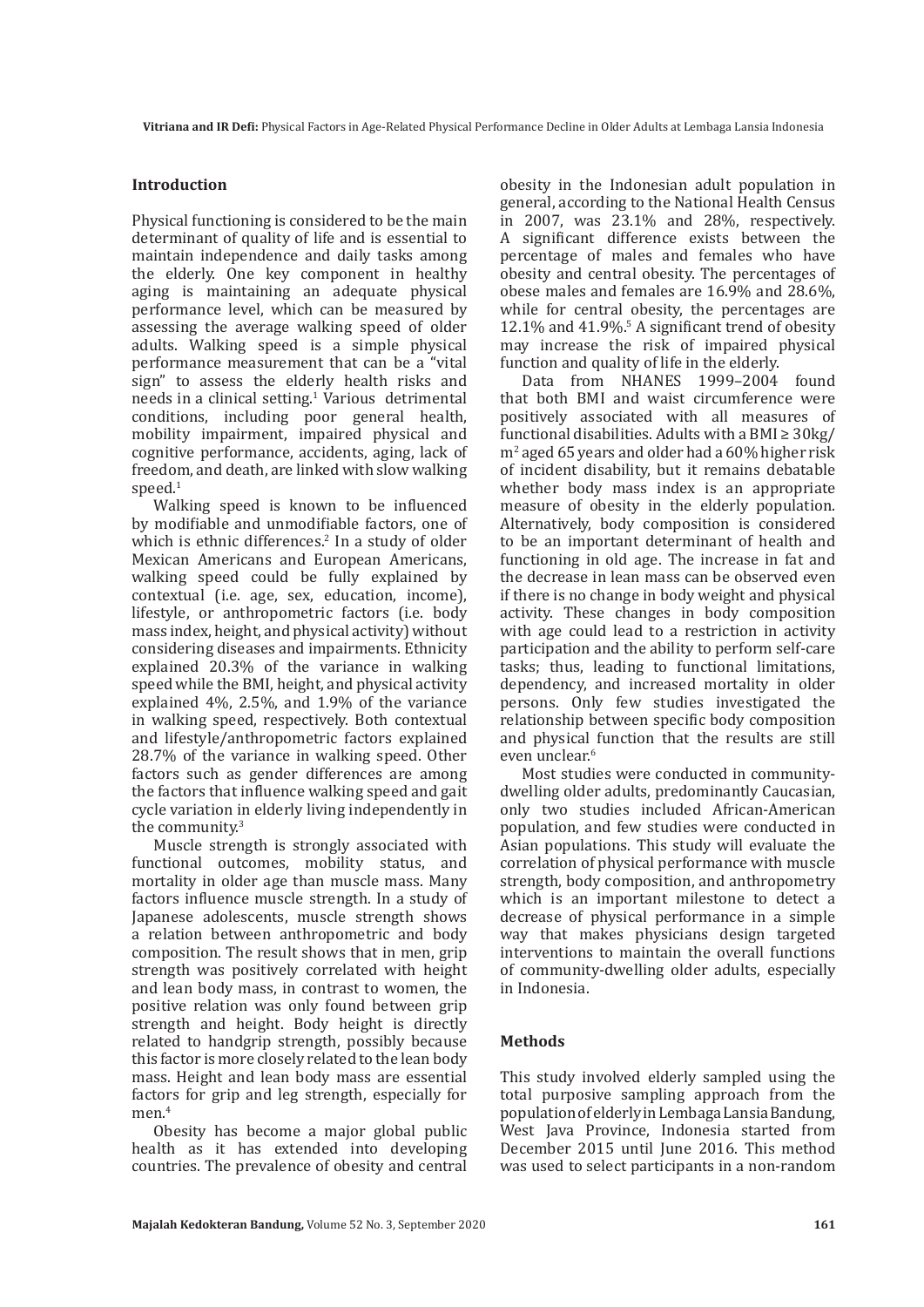manner a sample of elements to represent a cross-section of the population. All participants were informed about the nature and purpose of the study and provided with written informed consent before participation. Inclusion criteria were older adults (60-90 years old), who were a member of *Lembaga Lansia Indonesia*, West Java Branch, lived in the community and were able to walk without an assistive device, could do the handgrip properly, and agree to participate in this study. Elderly with severe cardiorespiratory problems or cardiovascular abnormalities, using any artificial implant, undergoing hormone therapy, and suffering from other diseases that will influence body composition, functional performance, and accuracy of Bio-Impedance measurement were excluded in this study. This study had been approved by the Health Research Ethics Committee Faculty of Medicine of Universitas Padjadjaran (No.791/UN6.C1.3.2/ KEPK/PN/2015).

In this study, the physical factors (body composition and height) of the participants were measured and analyzed in terms of their relationship with the physical performance measured through assessment of walking speed (m/sec). Body composition evaluation was measured using a portable Body Impedance Analyzer (BIA, TANITA BC-601®, Tokyo, Japan). Data of body weight (kg), body mass index (kg/m2 ), lean muscle mass (kg), and body fat composition (%) of participants were taken from BIA. The procedures of BIA were conducted by instructing the participants to stand upright barefoot on the electrode platform and hold the hand electrode with all fingers. Hand position was in full extension with a little abduction to avoid touching other parts of the body.

The height of the participants was measured using a stadiometer, while the strength of the muscle was measured using a handgrip dynamometer (JAMAR® 5030J1, Hydraulic Hand Dynamometer, Canada). Participants performed the test three times with the dominant hand, and the highest value was used in the analyses. Physical performance was evaluated using comfortable gait speed (m/second) that was measured by the 6-minute walk test, following the American Thoracic Society guideline.

Descriptive analysis was utilized for the characteristics of the participants. The p-value for numeric data was tested using unpaired t-test if normally distributed or with Mann Whitney test if data were not normally distributed. For categorical data, the p-value was measured using Kolmogorov Smirnov and Exact Fisher if the Chi-Square requirements were not fulfilled. Spearman Correlation Test or Pearson correlation coefficient (based on the type of variable) was performed to determine the association between physical performance, body fat, BMI, and muscle strength. The significance of the association was reflected by a p-value of less than 0.05. Several statistical analyses were performed using the Statistical Package for the Social Sciences (SPSS) version 21.0 for Windows (IBM Corp., Armonk, NY, USA).

## **Results**

A total of 106 older adults were recruited in this study (40 males, 66 females). The average age of the participants was 67.54±5.94 years old, with a mean BMI categorized as overweight (23– 24.9  $\text{kg/m}^2$ ) based on the Asian-Pacific cut-off points. The mean total fat was 29.96±7.33% or in the category of excess fat (30-40%). However, when classified by gender, differences were identified in the characteristics between men and women (Table 1), except for age and physical performance.

Tables 2 and 3 show that body composition<br>and muscle strength influenced physical muscle strength influenced physical performance. The study showed that there was a low negative correlation (r=-0.360) between physical performance and body fat and, on the opposite, there was a positive correlation (r=0.210) between physical performance and skeletal muscle mass index. In both genders, physical performance had a positive correlation with handgrip strength (Table 3).

#### **Discussion**

Aging can lead to declined physical performance that can cause increases in physical disabilities. One of the primary causes of declined functional capacity is impaired mobility, which can be measured through walking speed. Usual gait speed (UGS), as one of the physical performance parameters, is recognized as a good indicator of various health conditions as well as a predictor of future disability and mortality. An earlier cohort study showed that the average walking speed of the elderly in a developing country is 0.81 m/s–0.78 m/s among women and 0.86 m/s among men.7 This finding was similar to our study that found the average walking speed among women of 0.87±0.184 m/s, which was slightly different from men (0.91±0.492 m/s)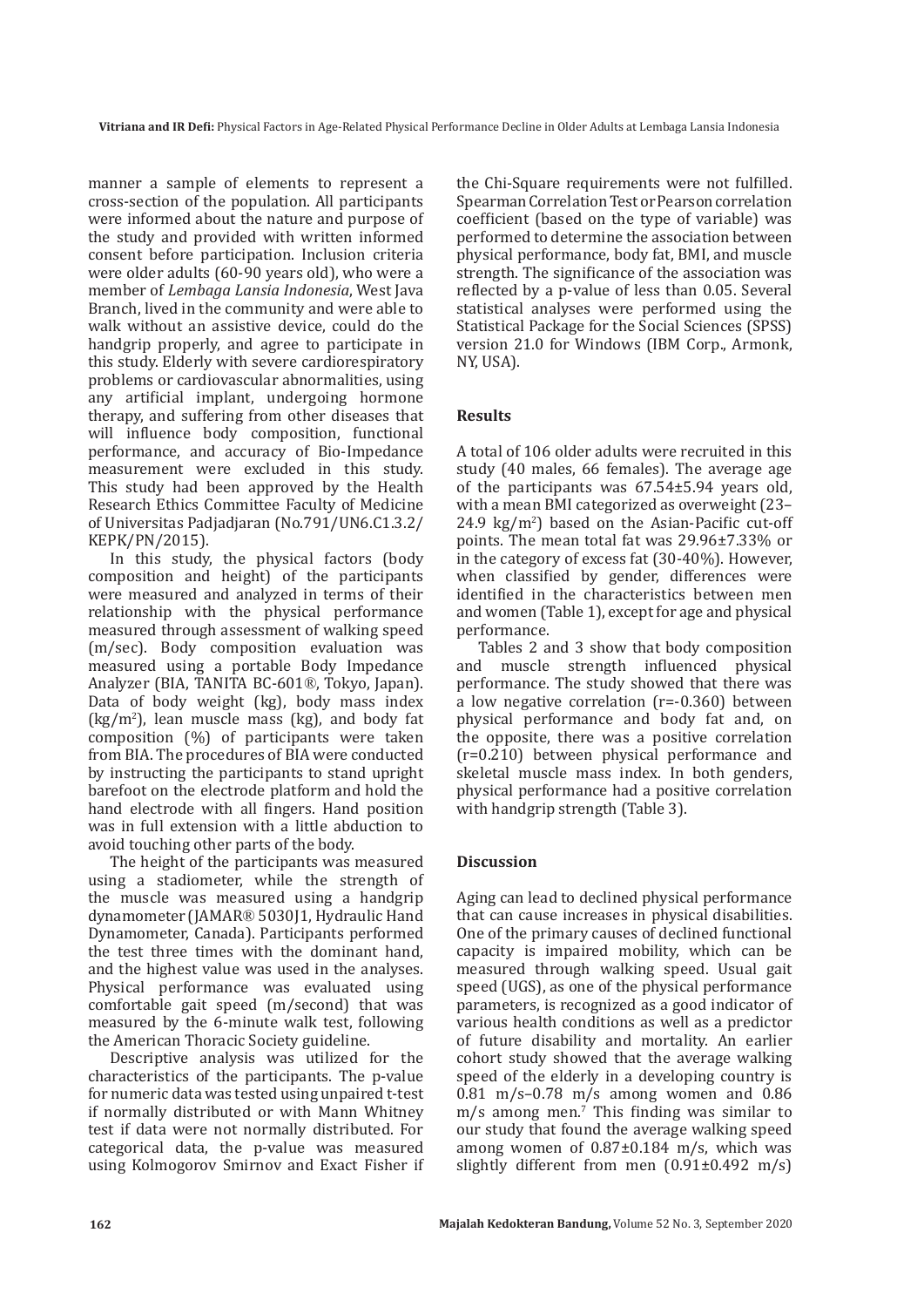**Vitriana and IR Defi:** Physical Factors in Age-Related Physical Performance Decline in Older Adults at Lembaga Lansia Indonesia

|                                      | Gender            |                   |           |
|--------------------------------------|-------------------|-------------------|-----------|
| <b>Variables</b>                     | <b>Male</b>       | Female            | p-value   |
|                                      | $(n=40)$          | $(n=66)$          |           |
| Age (years)                          |                   |                   | 0.550     |
| Mean±Std                             | 67.80±5.927       | 67.21±5.973       |           |
| Median                               | 67.00             | 65.00             |           |
| Range (min-max)                      | 60.00-80.00       | 60.00-85.00       |           |
| Height (m)                           |                   |                   | $0.0001*$ |
| Mean±Std                             | $1.60 \pm 0.067$  | $1.52 \pm 0.074$  |           |
| Median                               | 1.61              | 1.53              |           |
| Range (min-max)                      | $1.41 - 1.72$     | 1.34-1.76         |           |
| Weight (kg)                          |                   |                   | $0.0001*$ |
| Mean±Std                             | $63.33 \pm 7.313$ | 52.95±6.653       |           |
| Median                               | 64.30             | 52.20             |           |
| Range (min-max)                      | 46.30-79.00       | 40.50-76.70       |           |
| Body mass index $(kg/m2)$            |                   |                   | $0.0001*$ |
| Mean±Std                             | 24.49±2.352       | $22.71 \pm 2.269$ |           |
| Median                               | 23.80             | 22.50             |           |
| Range (min-max)                      | 18.80-30.10       | 18.60-27.90       |           |
| Body fat (%)                         |                   |                   | $0.0001*$ |
| Mean±Std                             | 24.98±7.510       | 33.05±5.150       |           |
| Median                               | 7.51              | 33.00             |           |
| Range (min-max)                      | 12.00-47.30       | 22.20-42.10       |           |
| Skeletal muscle mass index $(kg/m2)$ |                   |                   | $0.0001*$ |
| Mean±Std                             | 8.20±1.188        | $6.43 \pm 0.629$  |           |
| Median                               | 1.41              | 6.36              |           |
| Range (min-max)                      | $6.25 - 10.97$    | $5. - -9.23$      |           |
| Hand grip strength (kg)              |                   |                   | $0.0001*$ |
| Mean±Std                             | 23.67±5.278       | 16.16±4.145       |           |
| Median                               | 22.00             | 16.50             |           |
| Range (min-max)                      | 13.00-34.00       | 10.00-29.00       |           |
| Physical performance (m/s)           |                   |                   | 0.056     |
| Mean±Std                             | $0.91 \pm 0.492$  | $0.87 \pm 0.184$  |           |
| Median                               | $1.00\,$          | 0.88              |           |
| Range (min-max)                      | $0.05 - 1.83$     | $0.37 - 1.42$     |           |

## **Table 1 Characteristic Differences Based on the Genders of Community-Dwelling Older Adults**

Significance: p<0.05; \* refers to statistical significance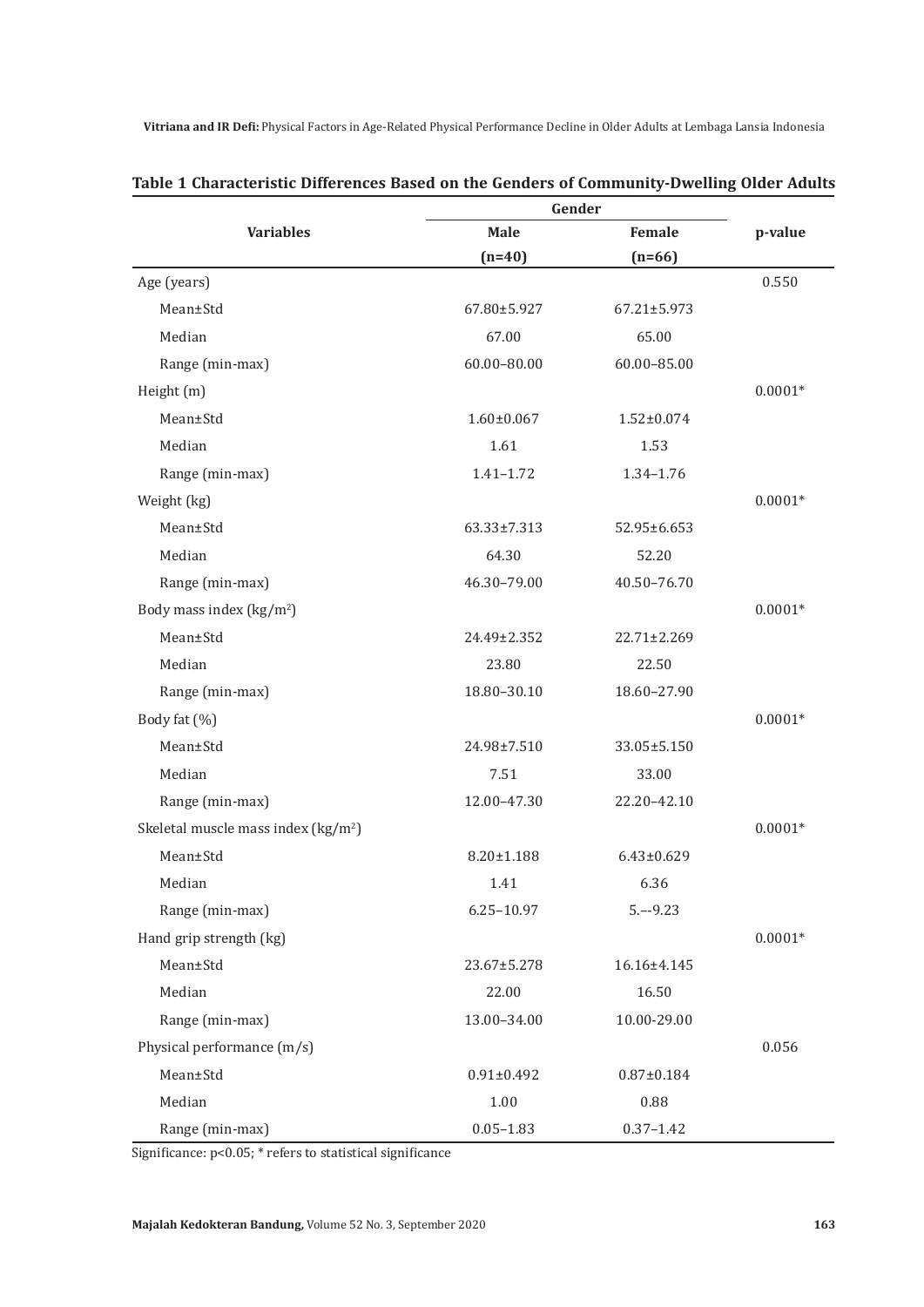**Vitriana and IR Defi:** Physical Factors in Age-Related Physical Performance Decline in Older Adults at Lembaga Lansia Indonesia

| <b>Variables</b> | r        | p value  |  |  |
|------------------|----------|----------|--|--|
| PP vs Body Fat   | $-0.360$ | $0.000*$ |  |  |
| PP vs SMI        | 0.210    | $0.031*$ |  |  |
| PP vs BMI        | 0.006    | 0.950    |  |  |
| PP vs Height     | 0.150    | 0.125    |  |  |
| PP vs Weight     | 0.112    | 0.253    |  |  |

| Table 2 Correlation between Physical |  |
|--------------------------------------|--|
| Performance, Body Fat, and BMI       |  |

Significance: p<0.05; \* represents statistical significance; r: coefficient correlation; BMI: body mass index; PP: physical performance; SMI: skeletal muscle mass index

(Table 1). The characteristics of the participants in this previous cohort study showed that most participants are overweight (48.3%) and eutrophic (39.2%), which is similar to our study. The result of previous studies showed that muscle strength and body weight are the most significant mediators of the relationship between physical activity and  $UGS<sub>6</sub><sup>8</sup>$  but in our study, only muscle strength shows relation with physical performance.

Generally, it is known that elderly persons have lower muscle mass and greater fat mass as well as slower gait speed and reduced strength. The decline in physical performance occurs concurrently with age and body composition. While some studies have found that there is a positive relationship between muscle mass and physical performance in older adults, other studies have shown that there is no correlation between these two factors but rather, there is a more negative relation between fat mass and physical performance.9

During aging, there is a 5–25% decrease in resting metabolic rate. Muscle mass as the main determinant of resting metabolic rate will decrease throughout the aging, leading to body weight gain and fat accumulation, even with the unchanged dietary intake and exercise habits. Body fat gradually increases between 20–25 years of age, until about 65 years. Aging causes a condition called myosteatosis or fat infiltration into muscle. Muscle fat in the form of intraand extra-myocellular adipocytes (droplets of triglyceride) is embedded within and between muscle fibers resulting in increased storage of lipid droplets. Earlier studies relating to this study result showed that muscle fat infiltration has been observed to be associated with poorer strength and scores on performance tests, as well as the incident mobility disability. With

| <b>Table 3 Correlation between Physical</b> |  |
|---------------------------------------------|--|
| <b>Performance and Muscle Strength by</b>   |  |
| Gender                                      |  |

| ucuuci                                                                                                                       |       |          |  |
|------------------------------------------------------------------------------------------------------------------------------|-------|----------|--|
| Gender                                                                                                                       |       | p-value  |  |
| Male                                                                                                                         | 0.379 | $0.016*$ |  |
| Female                                                                                                                       | 0.258 | $0.037*$ |  |
| $C: \ldots : C: \ldots \to \ldots \to \Omega$ $\Omega \vdash \mathcal{R}$ . It is in the standard $C: \ldots \mapsto \ldots$ |       |          |  |

Significance: p<0.05; \*: statistically significant; r: coefficient correlation

the concomitant decline in lean body mass and bone tissues in aging, it may impact older adults function as aging continues. $5,10$ 

The accumulation of lipids in non-adipose tissue (ectopic) is a lipotoxic process that may occur long before an individual meets the criteria for obesity. Previous research has revealed a strong link between intermuscular adipose tissue and elevated concentrations of pro-inflammatory cytokines. Leptin and adiponectin are classic hormones (adipokines) secreted by adipose tissue that mediates chronic inflammation. Leptin stimulates the pro-inflammatory action of IL-6, IL-12, and TNF-α. It is higher in women and proportionally increases with the increased fat tissue.11 Two to four-fold elevations in circulating levels of IL-6 and TNF-α, CRP, and serum amyloid A (SAA) are typically found in older adults when compared to the young, even in the absence of chronic diseases. Adipose tissue also demonstrates increased activation of intracellular kinases, such as c-jun N-terminal kinase and protein kinase R, which can induce inflammation.<sup>12</sup> Activators of inflammation such as inflammasome and the Toll-like receptors are activated in adipose tissue. In addition, inflammatory cells like macrophages and T cells infiltrate into adipose tissue. This condition<br>further increases systemic inflammation, inflammation, including in skeletal muscle. Aging is also associated with the increase of reactive oxygen species (ROS) in tissue and circulating levels, as well as the decline in antioxidant capacity. ROS activation of toll-like receptors on a variety of immune cells will activate the inflammatory cascade.9, 13 This condition will promote and sustain low-grade chronic inflammation (LGCI) as the cause of the age-related decline in the proliferative rate of myoblasts.14 LGCI is a state of persistent and unresolved inflammation where pro- and anti-inflammatory cytokines are elevated and inflammation is not resolved. It is associated with increased risk for disease, impaired muscle and bone quality resulting in poor physical functioning and mortality.14, 15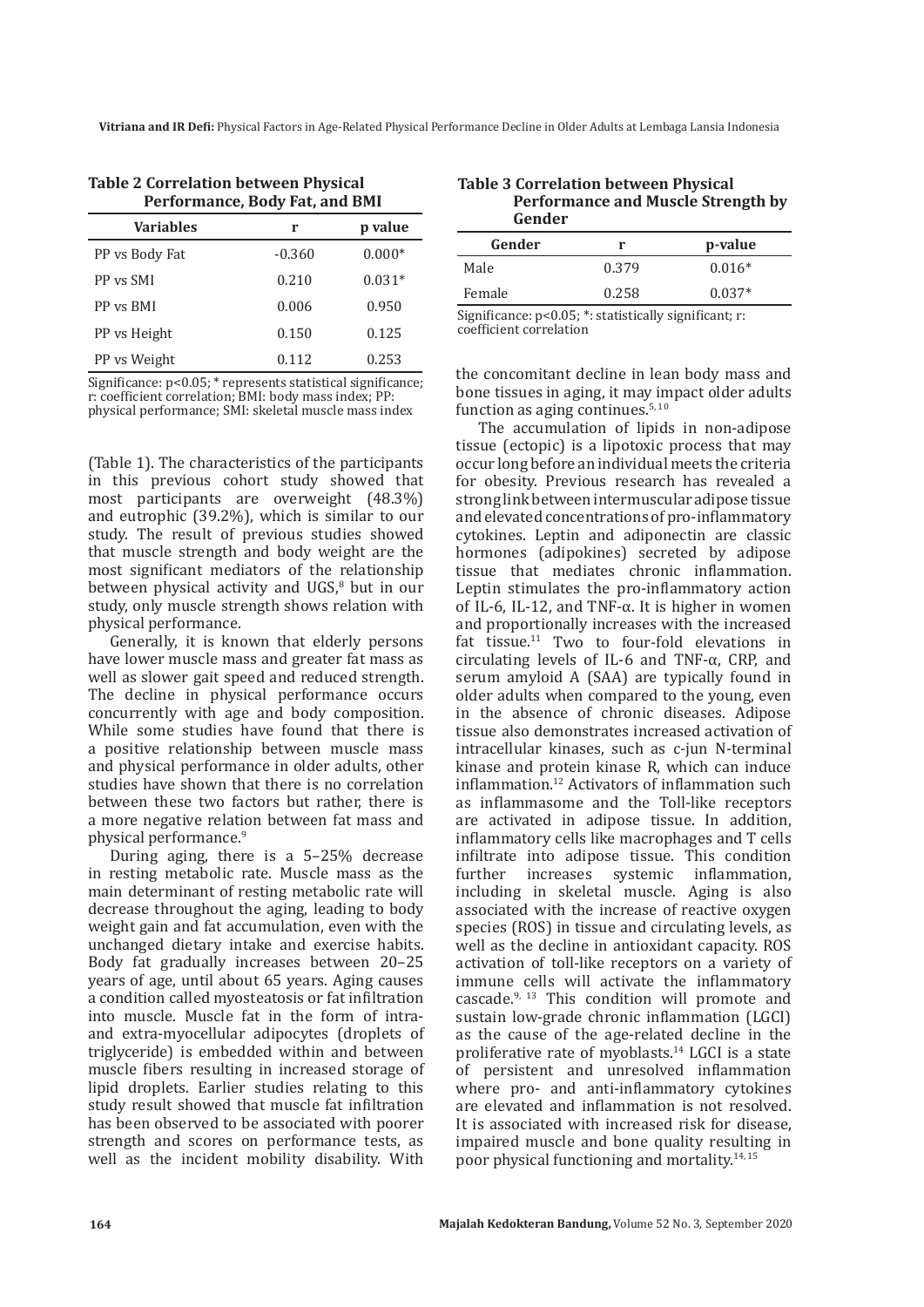Inflammatory cascade will contribute to direct effects on muscle catabolism that may contribute to loss of function via direct effects on muscle catabolism. A study found that there was an association between CRP, IL-6, and TNF-α in muscle wasting and physical function. The study found an inverse correlation between those inflammation markers with the synthesis rate of myosin heavy chain protein that may contribute to functional decline and physical disability through skeletal muscle protein content and loss of muscle mass and strength. The study result also supports earlier study that showed the correlation of better performance in older adults with the reduction of fat mass and percentage of body fat.16

The relationship between muscle mass and physical function has been inconsistent. A study found that muscle mass was not associated with physical performance in weak older adults. This study supports the association between muscle mass index and muscle strength with physical performance positively, but it may be caused by the characteristic of the participant that relatively in good physical performance level. In one study by Kim et al, it was found that in both genders, higher BMI and body fat percentage have been associated with poor physical function, whilst better physical function was related to overall appendicular lean mass.9 Increased muscle mass was associated with faster walk speed and stronger grip strength. Our study showed that both genders have the same result, except we did not find any association between BMI and physical performance (Table 2).

BMI was an accepted index for the detection of obesity. This study found that there is no correlation between BMI with physical performance, different from the previous finding in another study that shows that BMI is associated with physical performance.<sup>17</sup> One of the reasons may be caused by the mean of BMI subjects in this study that was classified as nourished or adequate in both genders (Table 1).

Muscle mass and muscle strength are positively correlated, independently of the associations of age and gender with muscle mass and strength. Although, certain comorbid medical conditions may modify the relationship between muscle mass and muscle strength. Measures of muscle strength may be of greater clinical importance in weak older adults than is muscle mass per se.18 Table 2 shows that there is a low positive correlation between handgrip strength and physical performance that measure

with a speed of gait in men and women. There was even a significant difference in the handgrip strength in a different gender. It supports a similar study that shows a correlation between handgrip strength and functional mobility measured by the Timed Up-and-Go test.19

The positive relationship between muscle mass and physical performance is shown more clearly when functionality was measured with handgrip strength. In a clinical setting, handgrip strength is used as a tool to have a rapid indication of overall muscle strength. Handgrip strength is a good predictor of functional disability, and it can predict 5-year mortality in a specific population.<sup>6</sup> Study was showed that handgrip strength and gait speed are independently associated with incident disability in Mexican older adults.<sup>20</sup><br>Inconsistent findings regarding

Inconsistent findings regarding the relationship between body composition and physical performance persist. Considering both body fat and muscle mass, some studies supported that it is adiposity/obesity, not muscle mass, that became a stronger determinant of physical performance in older adults, and ASMI was not an explanatory factor of physical performance. 6 Our result is aligned with the findings that body fat may become a simple indicator to predict physical performance in community-dwelling older adults.

This study has several limitations, one of which is that the study was a cross-sectional study, not a longitudinal study. The result of this study should be thoroughly interpreted because of the limited sample and utilization of BIA that even already validate but not as the gold standard for body composition measurement tools, such as DXA. Larger samples will allow greater extrapolation of data to the general population and increase the power of the study. Regardless of gait assessment as a parameter of physical performance that even being a quick, safe, and inexpensive and highly reliable measure but different study methodology making it difficult to compare among studies.

Physical performance is a strong predictor of mortality, hospitalization, and disability. In conclusion, this study shows that body composition and handgrip strength correlate with physical performance. Based on the finding, this study supports the measurement of body composition and muscle strength as an option that may become an indicator of future function decline, especially for walking capabilities in the community-dwelling older adults in Indonesia.